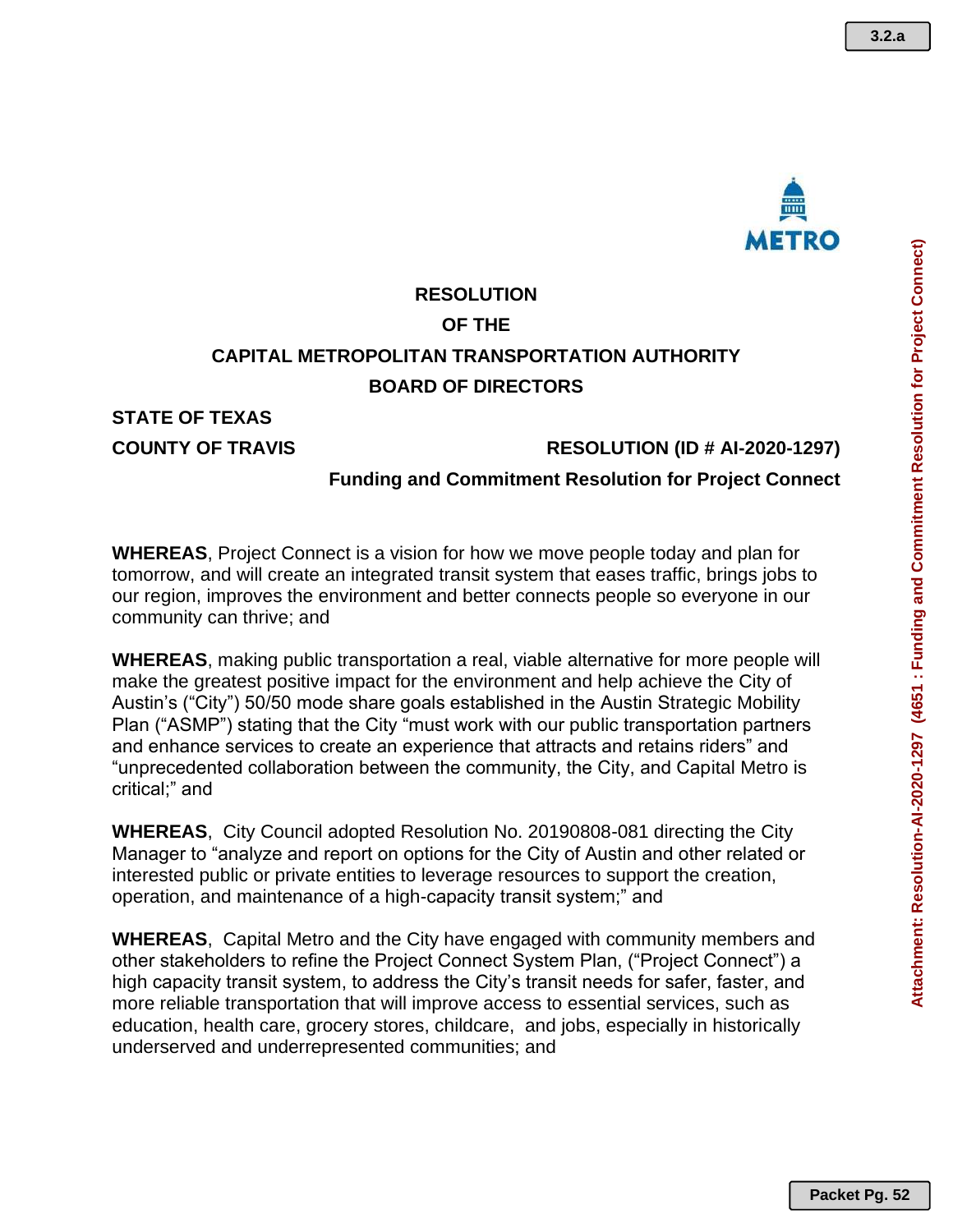**WHEREAS**, prevention of displacement of lower income residents from areas served by Project Connect's transportation projects is a guiding principle to Capital Metro through its longstanding Transit Oriented Development Policy and Guidelines that is designed to support equitable growth that acts as a force multiplier for transit's benefits for the entire community; and

**WHEREAS**, the ASMP adopted by the City also establishes that the policy of the City is to proactively assess displacement impacts of transportation projects, stating, "it is important that we recognize this fact during the planning phase of all transportation infrastructure projects and that, before we begin the implementation of these projects, we work with our partners, develop strategies, and utilize tools to support current neighborhood residents and businesses, stopping or limiting their displacement;" and

**WHEREAS**, the City of Austin also supports an equitable transit system as the Austin City Council has passed a resolution [\(Austin City Council Resolution 20200423-038\)](https://www.austintexas.gov/edims/document.cfm?id=339042) supporting an equitable transit system to benefit the whole community and calling for data-driven policies and funding to "prevent transportation investment-related displacement and ensure people of different incomes can benefit from transportation investments;" and

**WHEREAS**, to receive funding through its Capital Investment Grant Program, the Federal Transit Administration (FTA) evaluates on economic development criteria which includes "the extent to which a proposed project is likely to induce additional, transitsupportive development," specifically including "adopted financing tools and strategies to preserve and increase affordable housing in the project corridor;" and

**WHEREAS**, Capital Metro, as a rapid transportation authority serving the Central Texas region by statute, is currently partnering with surrounding communities in the region to provide transit service, and will coordinate and facilitate future regional transportation programs which may be in conjunction with Capital Metro directly or the Austin Transit Partnership; and

**WHEREAS**, Capital Metro will work jointly with the City to identify and pursue future opportunities to leverage regional, state and federal funding for Project Connect; and

**WHEREAS**, the existing local and regional bus network and MetroAccess service are the backbone of the transit system that will provide equitable connections to all members of the community to meet their essential needs and to connect to the high capacity transit network, and the service hours to make that local service successful should be maintained; and

**WHEREAS**, the Capital Metro Board unanimously adopted the Project Connect System Plan (Capital Metro Board Resolution AI-2020-1273) that includes the Locally Preferred Alternatives for the Orange, Blue, Gold, Green, and MetroRapid Lines on June 10, 2020; and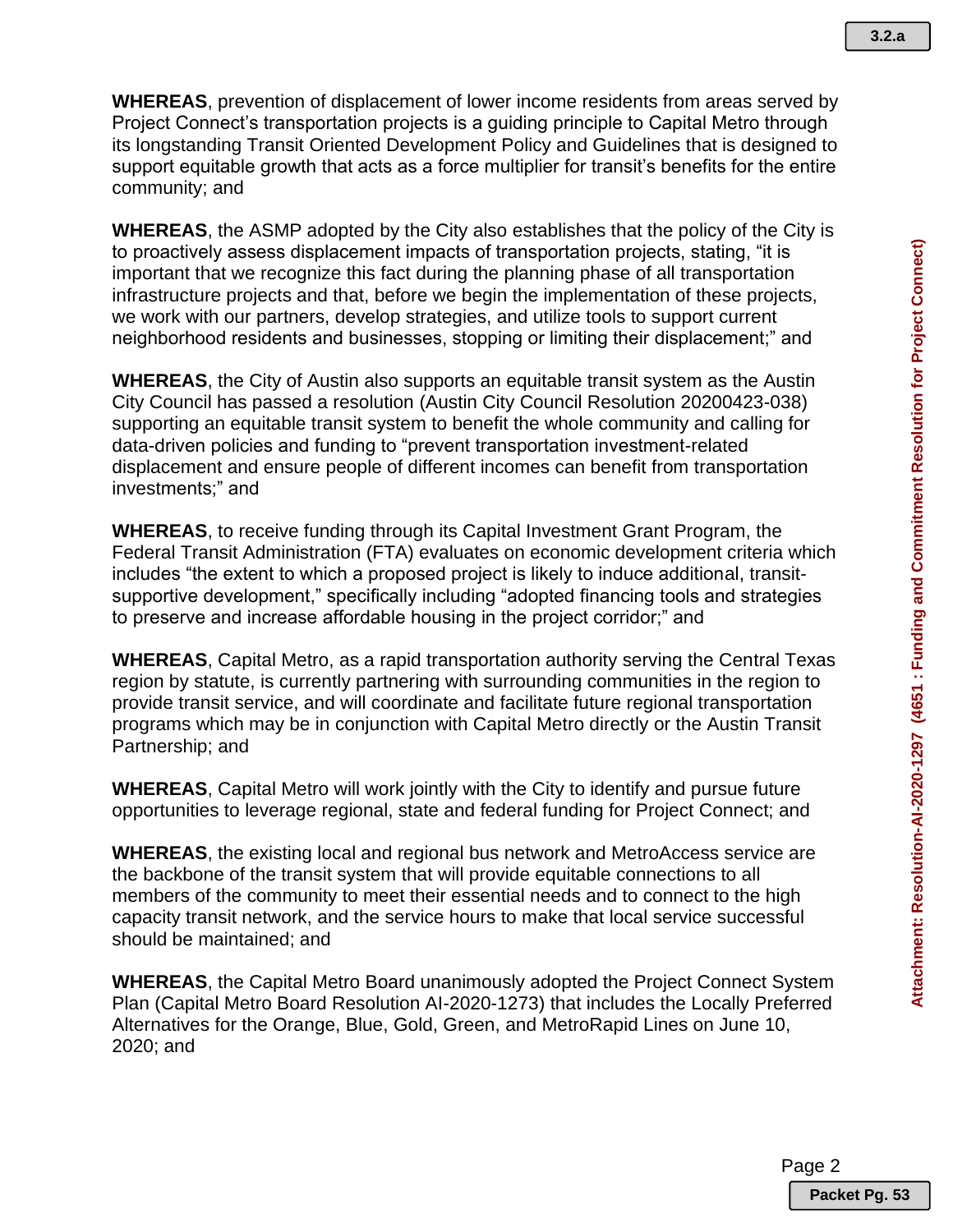**WHEREAS**, the Austin City Council unanimously adopted a resolution of support for the Project Connect System Plan on June 10, 2020 (Austin City Council Resolution 20200610-002) and directed the City Manager to amend the ASMP to include the Project Connect System Plan and Locally Preferred Alternatives for the Orange, Blue, Gold, Green, and MetroRapid Lines, as adopted by the Capital Metro Board of Directors; and

**WHEREAS**, Capital Metro appreciates the unanimous June 10, 2020 Austin City Council resolution supporting the Project Connect System Plan and recognizes the critical importance of the partnership between Capital Metro and the City of Austin to securing the local funding commitment required to move into the federal funding process and to realize the vision of Project Connect through City Council Resolution 20200727-002 directing an initial investment in the Project Connect System Plan (Initial Investment Map and associated Implementation Sequence Plan which are attached as "Exhibit A" to this resolution) and directing the City Manager to include an additional \$0.0875 per hundred dollar valuation in the proposed Fiscal Year 2020-2021 property (ad valorem) tax rate; and

**WHEREAS**, Project Connect is a citywide rapid transit system that comprises a fixed rail and bus rapid transit system, including associated roadway, bikeway, sidewalk, and street lighting improvements; park & ride hubs; on-demand neighborhood circulators; innovative customer technology; and improved services for seniors and persons with disabilities; and

**WHEREAS**, Project Connect also comprises transit-supportive anti-displacement strategies for the purpose of preventing displacement and encouraging transit-oriented affordable housing along Project Connect transit corridors; and

**WHEREAS**, Capital Metro appreciates that the City Council will order an election to be held on November 3, 2020 for the purpose of approving a tax rate of \$0.5335 per \$100 value of which \$0.0875 is to be used as a dedicated funding source for the Austin Transit Partnership (referred to by the City as the "Project Connect Tax Revenue") to further the objectives of the development and implementation of Project Connect, including funding for transit supportive anti-displacement strategies, and for the purpose of approving funding for a fixed rail system; and authorizing Capital Metro to expend its funds to build, operate and maintain such a system as required by Section 451.071 of Texas Transportation Code; and

**WHEREAS**, the Capital Metro Board and the City Council each approved an interlocal agreement, committing to, upon voter approval of the Project Connect Tax Revenue, create a joint local government corporation with articles of incorporation and bylaws, to be named Austin Transit Partnership; and

**WHEREAS**, the purpose of Austin Transit Partnership is to be the principal entity responsible for the implementation of the Project Connect System Plan, including the financing of acquisition, construction, equipping, and operations of Project Connect; and funding the Project Connect associated transit-supportive anti-displacement strategies;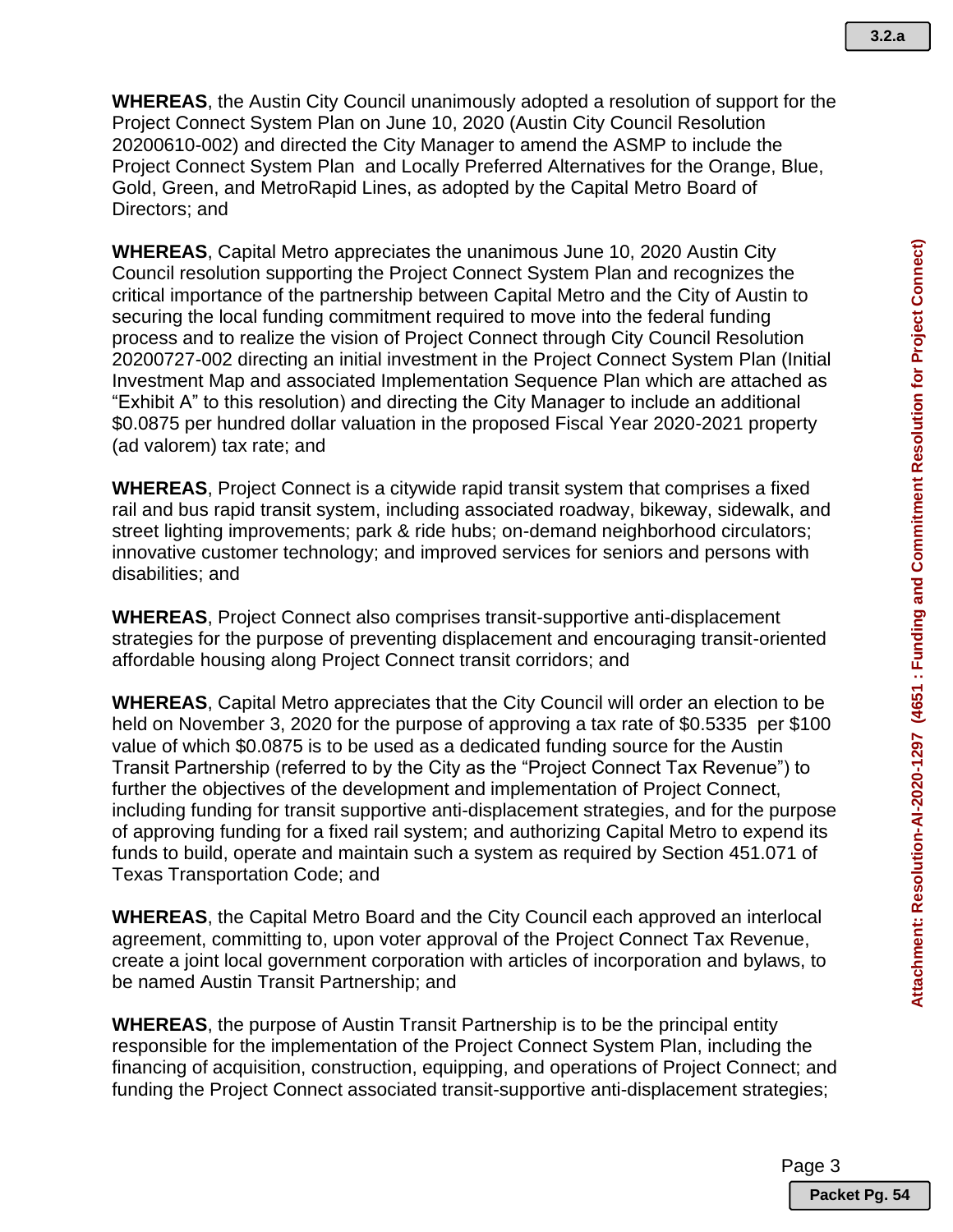**3.2.a**

and to work with the City and Capital Metro to execute a Joint Powers Agreement to delineate the roles and responsibilities of all three parties; and

**WHEREAS**, Capital Metro is on sound financial footing and has established a Capital Expansion Fund and will contribute future operations and maintenance funding to Project Connect, and upon a successful election and a local funding commitment will serve as the grantee for funding received from grant agreements with the U.S. Department of Transportation.

**NOW, THEREFORE, BE IT RESOLVED** that Capital Metro declares its intent and commitment to invest in a citywide rapid transit system, known as Project Connect, which includes associated transit-supportive anti-displacement strategies. Capital Metro clarifies that if Project Connect, or the associated Implementation Sequence Plan, require modification, such action may be taken only upon the joint concurrence of the Capital Metro Board and the City Council. The following Be It Further Resolved clauses describe how Capital Metro will commit funds to the Austin Transit Partnership and for the implementation of Project Connect and direct the President & CEO to include certain provisions in a draft Joint Powers Agreement, to be reviewed and approved by the Capital Metro Board of Directors, the Austin Transit Partnership and the City of Austin to guide the expenditure of funds.

**BE IT FURTHER RESOLVED** that upon voter approval of the tax rate, Capital Metro dedicates the balance of the Capital Expansion Fund to the Austin Transit Partnership for implementation of the Project Connect System Plan or shall budget for use of the Capital Expansion Fund in the Fiscal Year 2021 budget to fund initial corporate functions, actions required for projects as defined in the Project Connect System Plan, and other Capital Metro responsibilities for implementation of Project Connect.

Further, if sufficient funding is available to fund both the initial investment and additional transit infrastructure components of Project Connect (as shown in Exhibit A), Capital Metro agrees that funding may be used to fund these additional transit infrastructure components.

Finally, if federal matching funds are not available to complete components of the initial investment, or additional components, the funding committed by Capital Metro shall be used to fund as much of the initial investment in Project Connect as possible.

**BE IT FURTHER RESOLVED** that Capital Metro will transfer funds received from any grant agreements with the U.S. Department of Transportation related to Project Connect to the Austin Transit Partnership for projects being implemented by the Austin Transit Partnership in accordance with any federal requirements and as further delineated in a Joint Powers Agreement.

**BE IT FURTHER RESOLVED** that for ongoing implementation of projects identified in the Project Connect System Plan and operations and maintenance of the service and system, Capital Metro will commit all estimated revenues identified in the Estimated

Page 4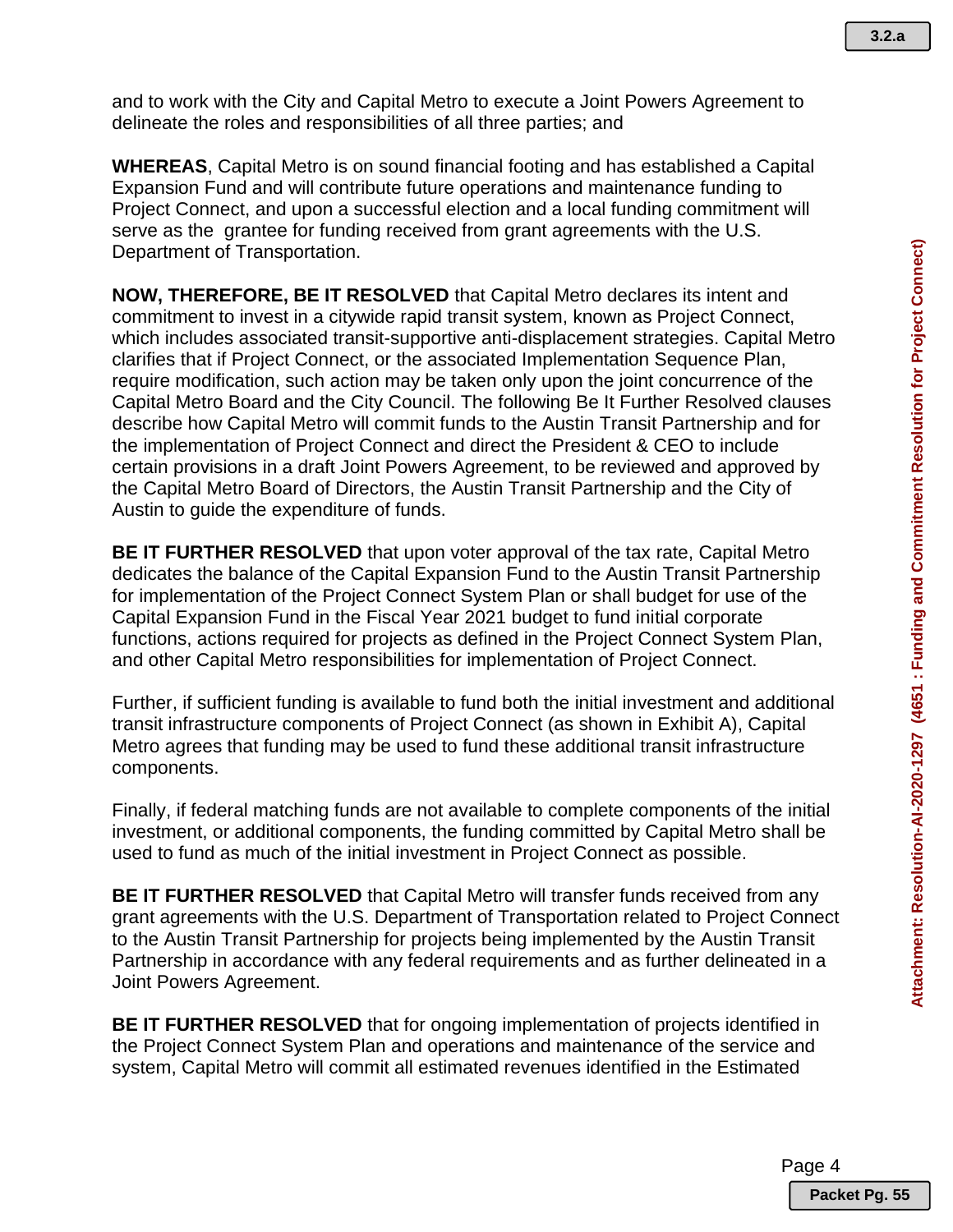Long Term Contribution in Exhibit B and as further delineated in a Joint Powers Agreement.

**BE IT FURTHER RESOLVED** that the Capital Metro President & CEO is directed to continue funding the design, construction, implementation, and ongoing operation and maintenance of the Project Connect system in future fiscal years.

**BE IT FURTHER RESOLVED** that the President & CEO is directed to include in the Joint Powers Agreement with Austin Transit Partnership and the City of Austin, a provision to provide a total of \$300,000,000 of the Project Connect Tax Revenue, in accordance with the Implementation Sequence Plan as shown in Exhibit A, to Austin Transit Partnership for the purpose of (1) acquiring real property, and (2) financing tools and other anti-displacement strategies related to the implementation of Project Connect. The following two Be It Resolved clauses provide guidance for expenditure of these funds.

**BE IT FUTHER RESOLVED** regarding the use of funding for the acquisition of real property related to the Project Connect anti-displacement strategies, the President & CEO is directed to include in the Joint Powers Agreement with Austin Transit Partnership and the City a provision that the funds may be used to acquire real estate for transit supportive development that will preserve or increase the amount of affordable housing proximate to transit corridors. Austin Transit Partnership should prioritize land banking for future affordable housing. The real property acquired for these purposes should be acquired in accordance with the policy objectives approved by the City Council as documented in the Austin Strategic Housing Blueprint or subsequent policy. The real property acquisition should also be compliant with Capital Metro's Transit Oriented Development Policy and Guidelines. The real property acquired should be an FTA-compliant investment, eligible for federal matching funds, when possible.

**BE IT FURTHER RESOLVED** regarding the use of funding for other financing tools and strategies for anti-displacement related to the implementation of Project Connect, the President & CEO is directed to include in the Joint Powers Agreement with Austin Transit Partnership and the City, a provision that documents a procedure to create neighborhood-level tools and strategies with the community. These tools and strategies may include the construction or development of new affordable housing; preservation, repair, and rehabilitation of existing affordable housing; financial assistance for home ownership; home repair; rental subsidies; right-to-return assistance that grants current tenants of affordable housing the option to lease a unit of comparable affordability and size following completion of rehabilitation of affordable housing; or other strategies that build economic mobility opportunities for residents along the transit corridors and increase transit-supportive economic development and ridership.

The President & CEO is directed to include in the Joint Powers Agreement provisions for the roles and responsibilities for the financing tools and other anti-displacement strategies related to the implementation of Project Connect as follows:

The City shall: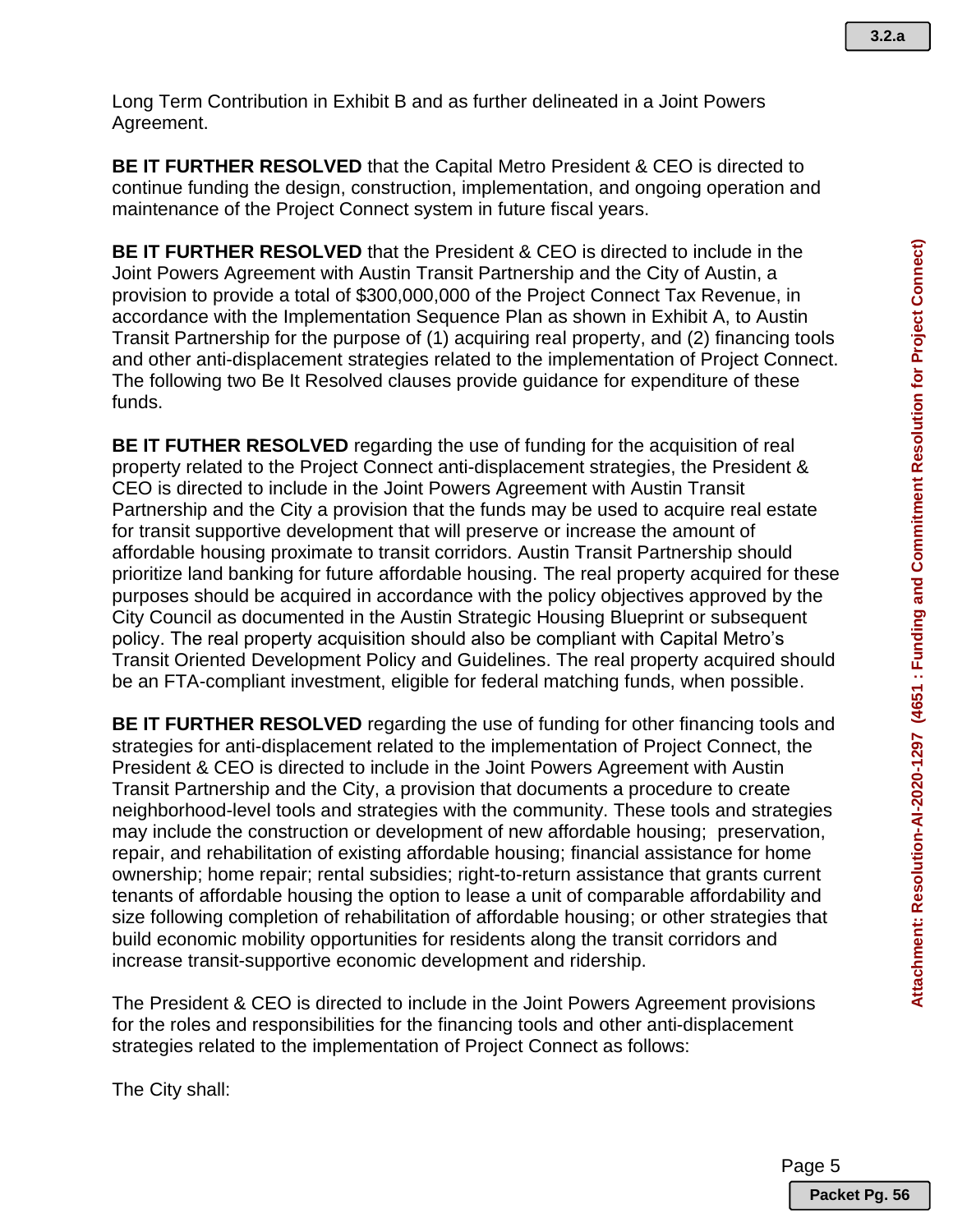- within six-months of voter approval, provide a process for the creation of neighborhood-level strategies with community members and organizations; and
- create an Equity Assessment Tool as outlined in the Response to City Council Resolution No. 20200423-038 specific to Project Connect and the City in order to analyze, on a neighborhood level, both (1) potential unintended, or undesirable effects of the transit investment that contribute to difficulties for people to remain living in an area, such as gentrification and displacement, and (2) opportunities to make investments to build economic mobility for residents along the transit corridors; and
- create with the community, neighborhood-level prevention and mitigation strategies based on the Equity Assessment Tool, including (1) recommendations that leverage other programs managed by the City, other local governments, and community organizations, to create a connected efforts for anti-displacement strategies, and (2) recommendations for funding proposals and implementation of identified strategies; and
- provide the professional services of representatives from City departments, which may include employees from Neighborhood Housing and Community Development, Austin Transportation Department, Equity Office, Innovation Office, Sustainability Office, or other employees to Austin Transit Partnership to assist with developing proposals, as described below, for approval by City Council and the Capital Metro Board; and
- make publicly available a performance dashboard to track progress on strategies identified for implementation for each neighborhood that is frequently updated.

Capital Metro shall:

**• serve as the FTA Project Sponsor and conduct an environmental justice** analysis as required as required under National Environmental Policy Act (NEPA) for each eligible project and provide any recommendations to Austin Transit Partnership for financing tools and strategies based on the NEPA review.

#### Austin Transit Partnership shall:

- develop proposals on an ongoing basis, based on the recommendations from the City and Capital Metro, and provide a budget for approval by City Council and the Capital Metro Board; and
- enter into interlocal agreements and/or grant agreements with the City of Austin to timely develop and implement these anti-displacement strategies.

**BE IT FURTHER RESOLVED**, that the President & CEO is directed to include in the Joint Powers Agreement with the Austin Transit Partnership and the City of Austin a requirement that Austin Transit Partnership take steps to address potential impacts to businesses during construction through development and implementation of a business impact mitigation strategy that includes approaches for establishing robust business

Page 6

**Packet Pg. 57**